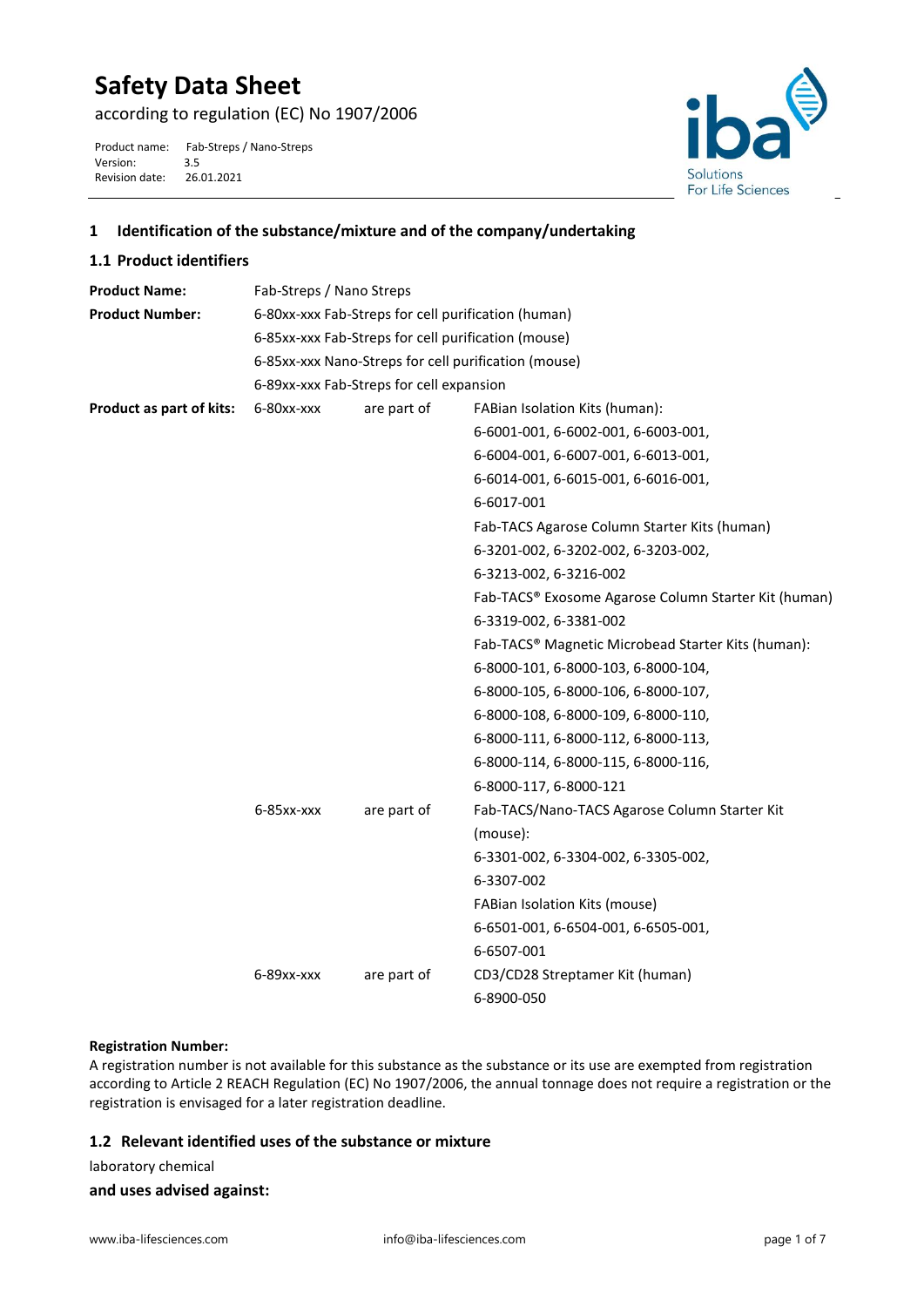

No relevant information available.

#### **1.3 Details of the supplier of the safety data sheet**

| Supplier:  | <b>IBA GmbH</b>           |
|------------|---------------------------|
|            | Rudolf-Wissell-Str. 28    |
|            | 37079 Göttingen           |
|            | Germany                   |
| Telephone: | +49-551-50672-0           |
| E-mail:    | info@iba-lifesciences.com |

#### **1.4 Emergency Telephone Number**

**Emergency Phone:** +49 (0)551/ 19240 (Poison Information Center Göttingen)

#### **2 Hazards Identification**

**2.1 Classification of the substance or mixture**

| Classification according to Regulation (EC) No 1272/2008 [CLP] | not hazardous |
|----------------------------------------------------------------|---------------|
|                                                                |               |

#### **2.2 Label elements**

Labeling according to Regulation (EC) No 1272/2008 [CLP]  $n/a$ 

#### **2.3 Other hazards**

To the best of our knowledge, the chemical, physical, and toxicological properties of the various fab-streps have not yet been thoroughly investigated.

IBA GmbH therefore recommends treating these products with the care that is due to unknown chemicals.

#### **3 Composition/Information on ingredients**

#### **3.2 Chemical characterization: Mixtures**

#### **Description of product:**

Fab-Streps are recombinant microbially expressed Fab fragments of monoclonal antibodies against cell surface markers.

Fab-Streps are dissolved in PBS-buffer containing 0.5% human serum albumin (HSA) and then lyophilized.

#### **Hazardous components according to Regulation (EC) No 1272/2008 [CLP]:**

No component of this mixture is classified as hazardous according to Regulation (EC) No 1272/2008.

## **4 First aid measures**

## **4.1 Description of first aid measures**

| <b>After inhalation:</b> | Provide fresh air. If feeling unwell, consult a physician.                                     |  |  |
|--------------------------|------------------------------------------------------------------------------------------------|--|--|
| After skin contact:      | Wash with plenty of soap and water. If skin irritation occurs, consult<br>a physician.         |  |  |
| After eye contact:       | Flush eyes with water for at least 10 minutes. If irritation persists,<br>consult a physician. |  |  |
| <b>After ingestion:</b>  | Rinse mouth and drink water if conscious. If feeling unwell, consult a<br>physician.           |  |  |

#### **4.2 Most important symptoms and effects, both acute and delayed**

No relevant information available.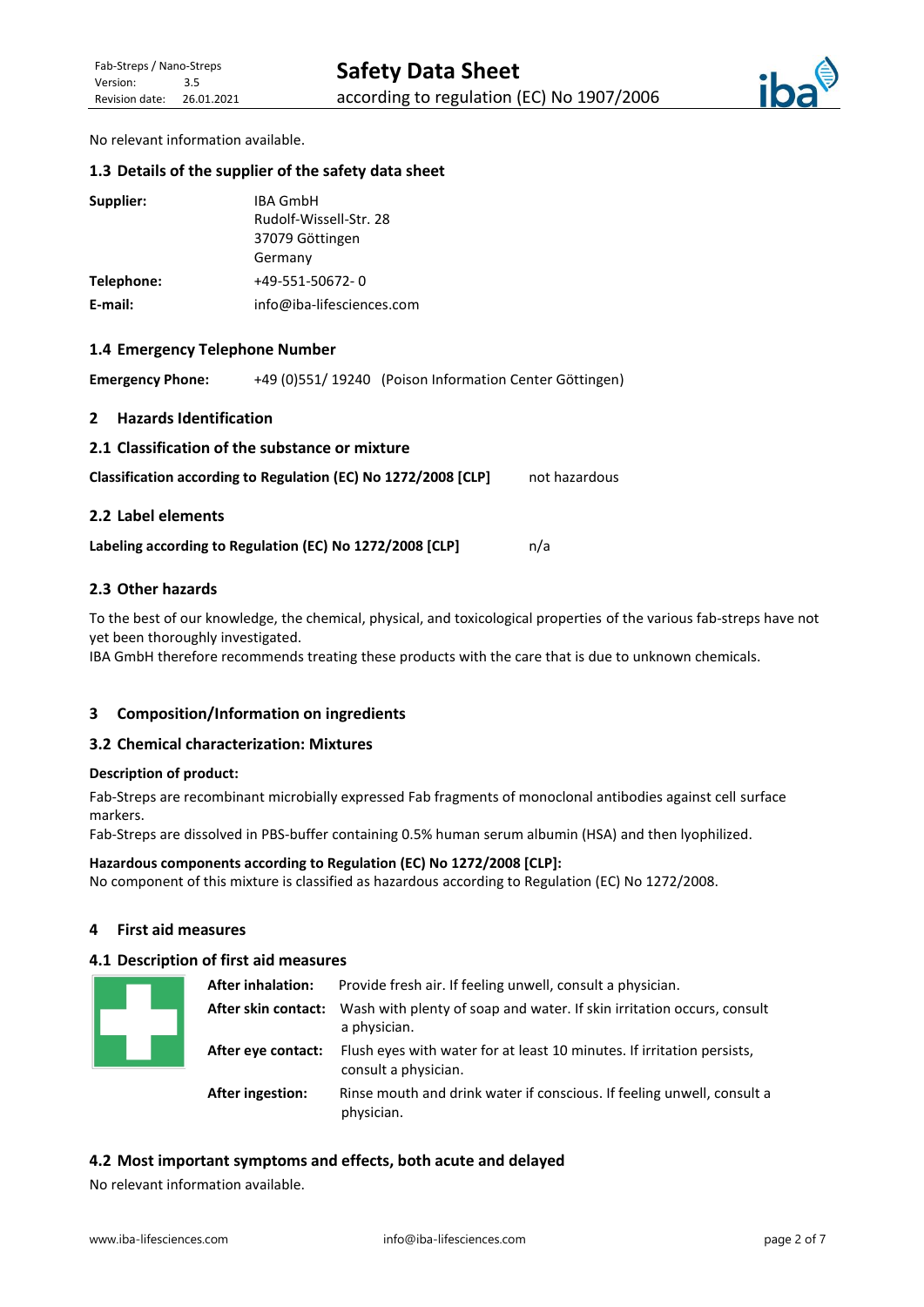

## **4.3 Indications of any immediate medical attention and special treatment needed**

No relevant information available.

#### **5 Firefighting measures**

#### **5.1 Extinguishing media**

#### **Suitable extinguishing media**

CO2, dry extinguishing powder, foam, or water spray.

## **Unsuitable extinguishing media**

No relevant information available.

#### **5.2 Special hazards arising from the substance of mixture**

No relevant information available.

#### **5.3 Advice for firefighters**

Wear self contained breathing apparatus for fire fighting if necessary (see section 5.2).

#### **6 Accidental release measures**

#### **6.1 Personal precautions, protective equipment and emergency procedures**

Wear suitable protective equipment. Avoid eye and skin contact.

#### **6.2 Environmental precautions**

Do not let product enter drains.

#### **6.3 Methods and material for containment and cleaning up**

Take up mechanically. Place in appropriate containers for disposal. Provide suitable ventilation.

## **6.4 Reference to other sections**

Information about safe handling: see section 7. Information about protective equipment: see section 8. Information for disposal: see section 13.

#### **7 Handling and storage**

#### **7.1 Precautions for safe handling**

Provide appropriate exhaust ventilation at places where dust is formed. Keep containers, equipment, and workplace clean.

#### **7.2 Conditions for safe storage, including any incompatibilities**

| <b>Storage rooms and containers:</b>  | No special requirements.        |
|---------------------------------------|---------------------------------|
| Incompatible substances or mixtures:  | Keep away from food and drink.  |
| <b>Consideration of other advice:</b> | Keep containers tightly closed. |
| Recommended storage temperature:      | -90 to -60 °C                   |

#### **7.3 Specific end use(s)**

No relevant information available.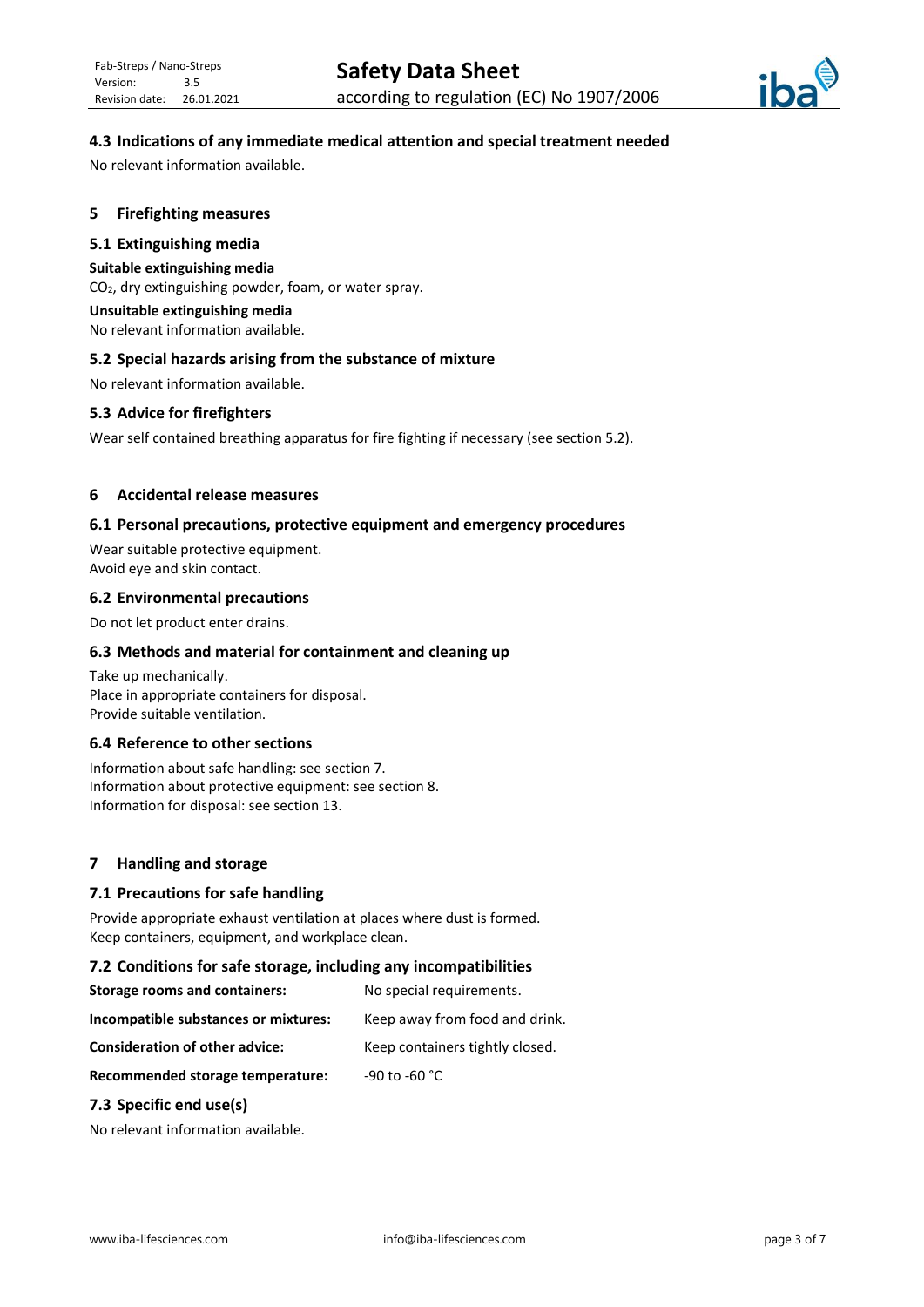

## **8 Exposure controls/personal protection**

#### **8.1 Control parameters**

#### **Components with workplace control parameters:** none

#### **8.2 Exposure controls**

#### **General precautionary and hygiene measures**

The usual precautions for handling chemicals should be observed. Avoid contact with eyes and skin. Wash hands before breaks and after work.

## **Respiratory protection**

Respiratory protection is not required. Where protection from nuisance levels of dusts are desired, use type N95 (US) or type P1 (EN 143) dust masks. Use respirators and components tested and approved under appropriate government standards such as NIOSH (US) or CEN (EU).

#### **Hand protection**

Wear suitable gloves. Chemical protection gloves are suitable, which are tested according to EN 374. For special purposes, it is recommended to check the resistance to chemicals of the protective gloves mentioned above together with the supplier of these gloves. Inspect gloves prior to each use. Choose suitable gloves according to break through time, permeation rate and material degradation.

#### **Glove material**

Nitrile rubber, minimum layer thickness: ≥ 0,11 mm The suitability of gloves depends on several quality characteristic besides the material. It may differ from one supplier to another.

#### **Break through time**

Break through level: Level  $\geq 6$ 

The exact break through time should be inquired from the supplier and should be observed.

#### **Eye protection**

Use safety goggles with side protection.

#### **Body protection**

Choose body protection in relation to its type, to the concentration and amount of dangerous substances, and to the specific workplace., The type of protective equipment must be selected according to the concentration and amount of the dangerous substance at the specific workplace.

#### **9 Physical and chemical properties**

#### **9.1 Information on basic physical and chemical properties**

| Appearance:                              | colorless powder (lyophilized) |
|------------------------------------------|--------------------------------|
| Odor:                                    | odorless                       |
| <b>Odor threshold:</b>                   | no data available              |
| pH:                                      | no data available              |
| <b>Melting point:</b>                    | no data available              |
| Freezing point:                          | no data available              |
| Initial boiling point and boiling range: | no data available              |
| Flash point:                             | no data available              |
| <b>Evaporation rate:</b>                 | no data available              |
| Upper/lower explosive limits:            | no data available              |
| Vapor pressure:                          | no data available              |
| Vapor density:                           | no data available              |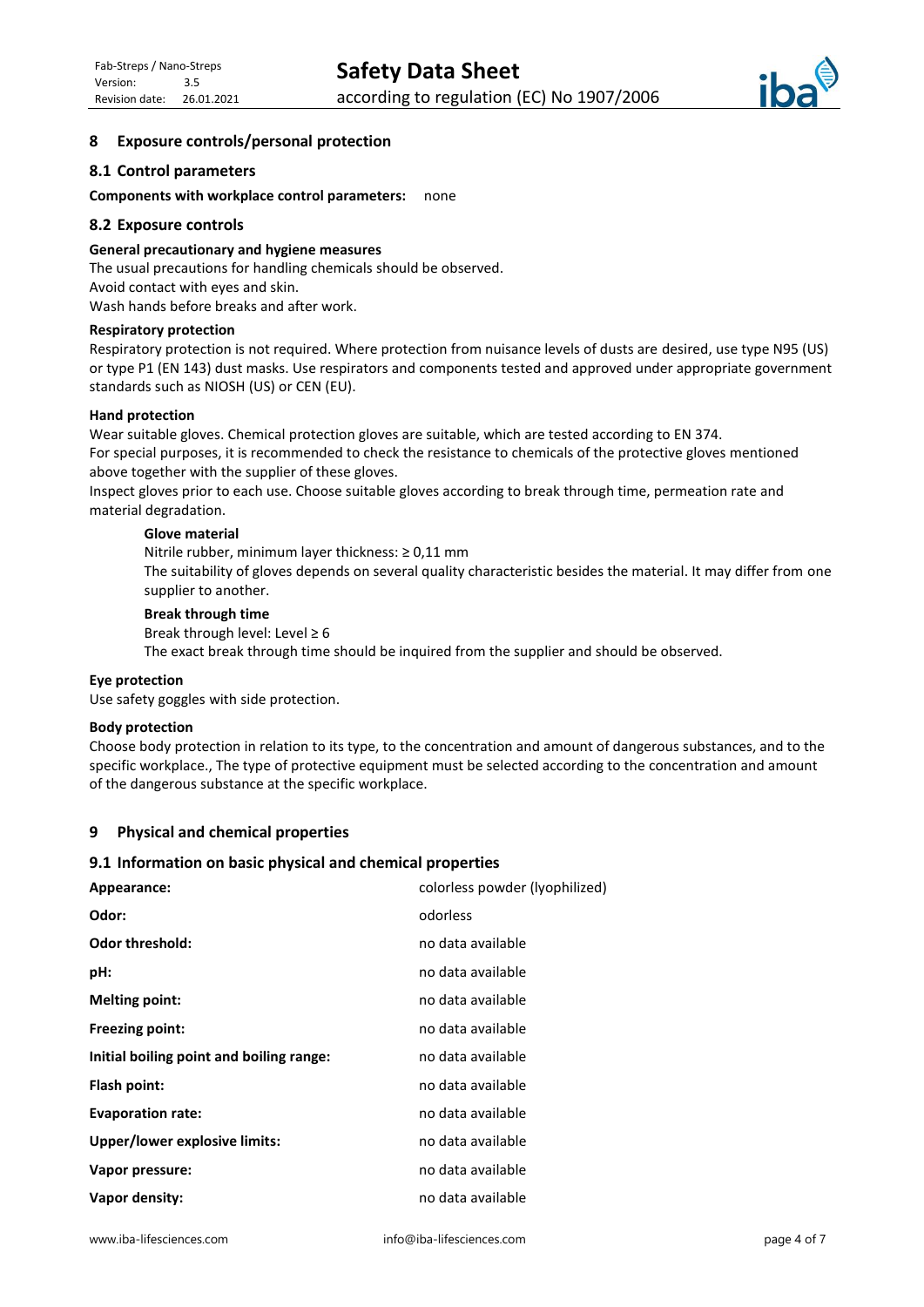**Relative density:** no data available



**Water solubility: no data available water** solubility:

**Partition coefficient (n-octanol/water):** no data available

**Viscosity:** no data available

**Explosive properties:**  $\qquad \qquad \text{not explore}$ 

**Oxidizing properties: not oxidizing** 

#### **9.2 Other safety information**

No further relevant information available.

#### **10 Stability and reactivity**

#### **10.1 Reactivity**

See section 10.3

#### **10.2 Chemical stability**

Stable under recommended storage conditions.

#### **10.3 Possibility of hazardous reactions**

Reactions with alkaline and oxidizing substances.

#### **10.4 Conditions to avoid**

No relevant information available.

#### **10.5 Incompatible materials**

No relevant information available.

#### **10.6 Hazardous decomposition products**

No relevant information available.

#### **11 Toxicological information**

## **11.1 Information on toxicological effects**

## **Acute toxicity**

No relevant information available.

#### **Skin corrosion/irritation**

No relevant information available.

#### **Serious eye damage/eye irritation**

No relevant information available.

#### **Respiratory or skin sensitization.**

No relevant information available.

#### **Germ cell mutagenicity**

No relevant information available.

#### **Carcinogenicity**

No relevant information available.

#### **Reproductive toxicity**

No relevant information available.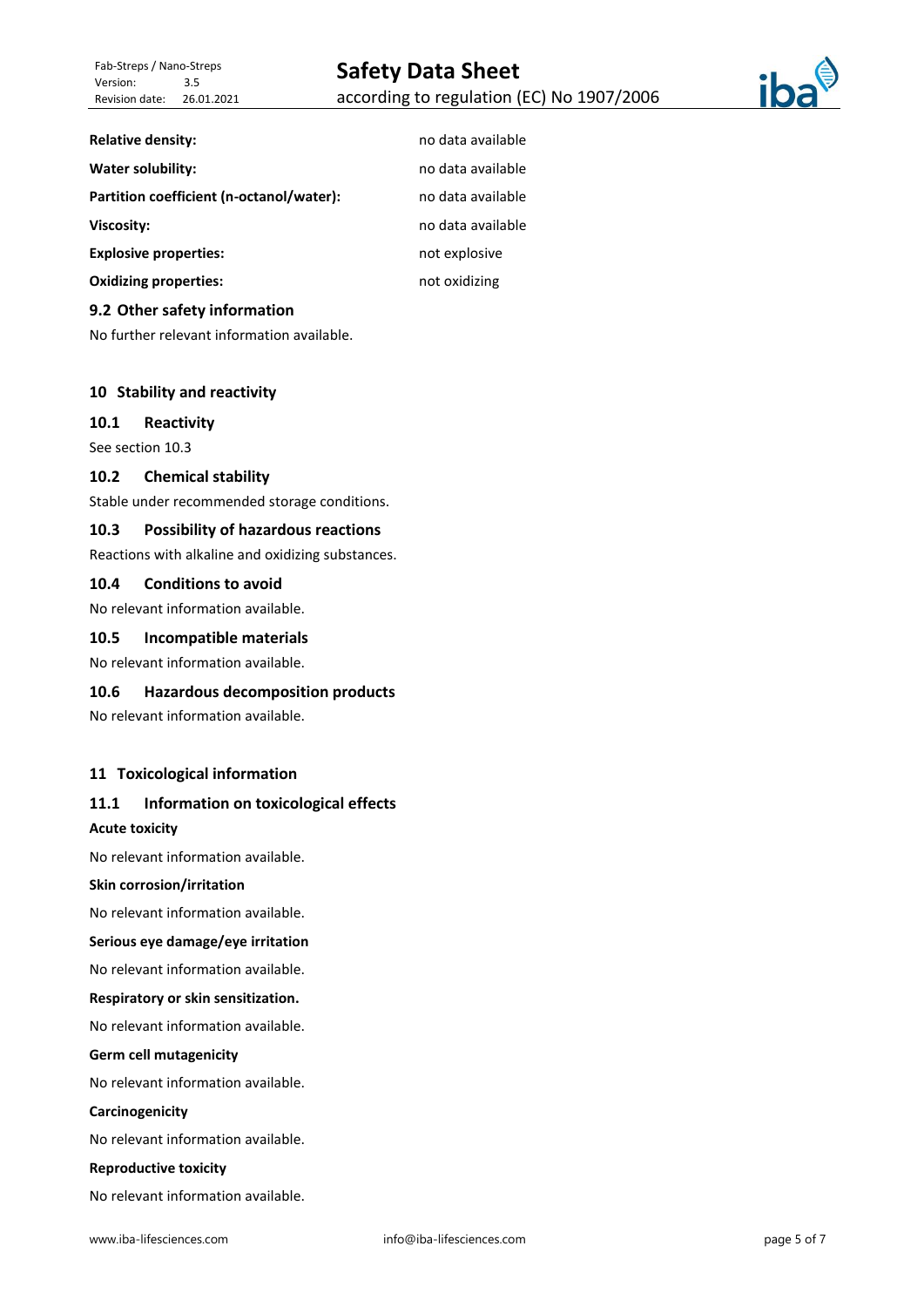

#### **Specific target organ toxicity – single exposure**

No relevant information available.

#### **Specific target organ toxicity – repeated exposure**

No relevant information available.

#### **Aspiration hazard**

No relevant information available.

## **12 Ecological information**

#### **12.1 Toxicity**

No relevant information available.

#### **12.2 Persistence and degradability**

No relevant information available.

#### **12.3 Bioaccumulative potential**

No relevant information available.

#### **12.4 Mobility in soil**

No relevant information available.

#### **12.5 Results of PBT- and vPvB-assessment**

No relevant information available.

## **12.6 Other adverse effects**

No relevant information available.

#### **13 Disposal considerations**

#### **13.1 Waste treatment methods**

#### **Recommendation for product:**

The disposal is regionally differently regulated, therefore the kind of disposal is to be inquired at the responsible authorities.

#### **Contaminated packaging:**

Dispose of as unused product.

## **14 Transport information**

| 14.1 UN-Number                  |                                                                       |                                  |  |
|---------------------------------|-----------------------------------------------------------------------|----------------------------------|--|
| ADR/RID: -                      | $IMDG: -$                                                             | IATA: -                          |  |
| 14.2<br>UN proper shipping name |                                                                       |                                  |  |
|                                 | <b>ADR/RID:</b> not dangerous goods <b>IMDG:</b> not dangerous goods- | <b>IATA:</b> not dangerous goods |  |
| 14.3 Transport hazard class(es) |                                                                       |                                  |  |
| ADR/RID: -                      | $IMDG: -$                                                             | IATA: -                          |  |
| 14.4 Packaging group            |                                                                       |                                  |  |
| ADR/RID: -                      | $IMDG: -$                                                             | IATA: -                          |  |
| 14.5 Environmental hazards      |                                                                       |                                  |  |
| ADR/RID: no                     | <b>IMDG:</b> marine pollutant: no                                     | IATA: no                         |  |